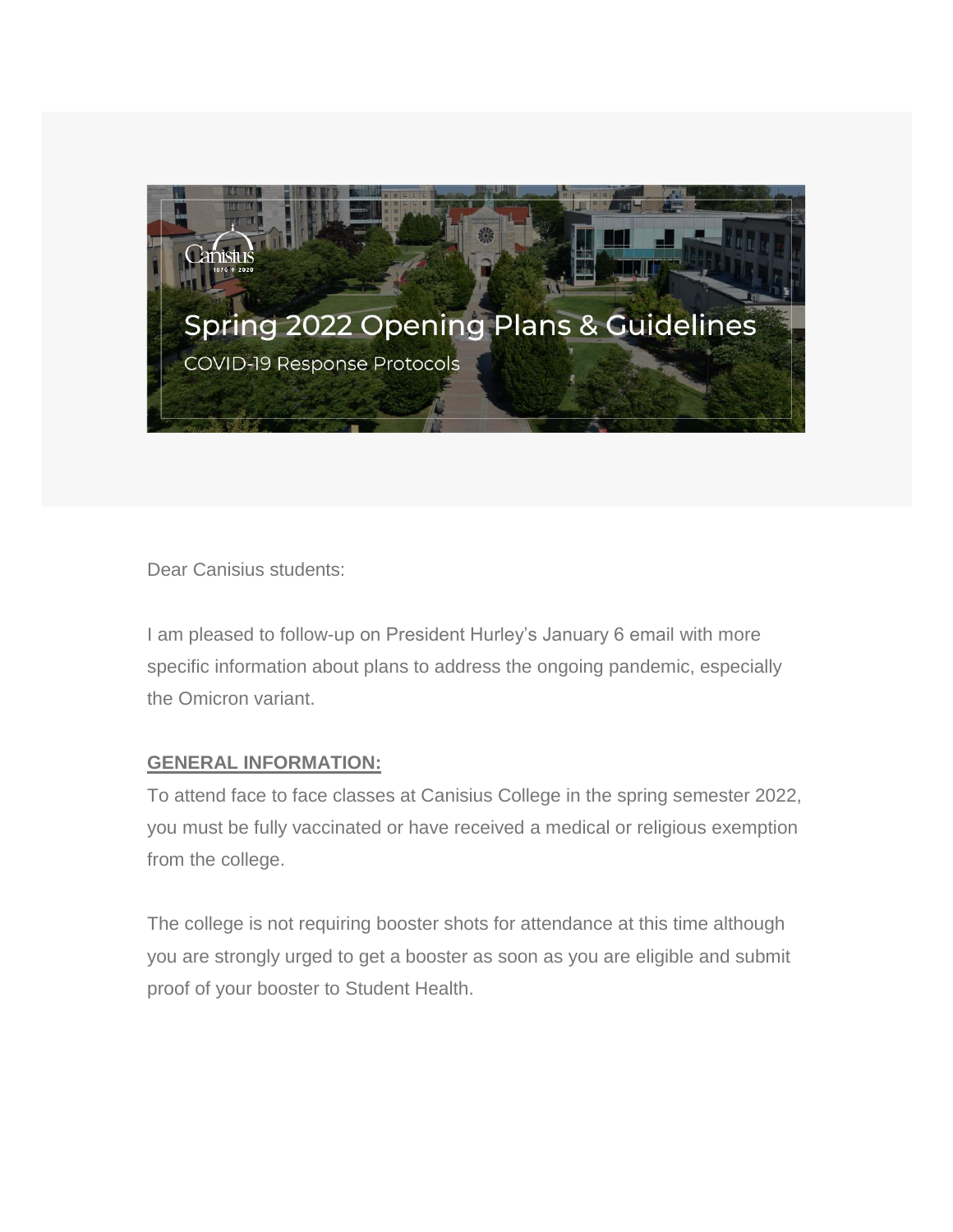# **Testing Requirements for Students Who Have Received Exemptions:**

The limited number of students who have received an exemption will be subject to periodic surveillance testing similar to that which was done in the fall. Testing appointment notifications will be sent to students via college email. Exempt students must check their college emails regularly to avoid missing their scheduled appointment.

Students who are exempt also will have to follow all of the protocols for those who are unvaccinated that were in place in the fall. These were outlined in the letter you received when you received your exemption.

# **FOR ALL STUDENTS (regardless of vaccination status)**

# *If You Are Feeling Ill:*

Symptoms of Covid-19 are similar to those of a cold or flu. Please, if you are feeling ill stay home, isolate and contact Student Health or your health care provider. You should also notify your faculty regarding coursework.

# **If You Test Positive for Covid by either Rapid Antigen Test or Molecular Test (regardless of your vaccination status):**

- You must isolate for a full five days.
- To make counting isolation days easier, day zero (0) is the day your symptoms began or the day of collection of the positive test if you were not experiencing symptoms. Day one is the first full day after your symptoms started or the first full day after your test day if you are asymptomatic.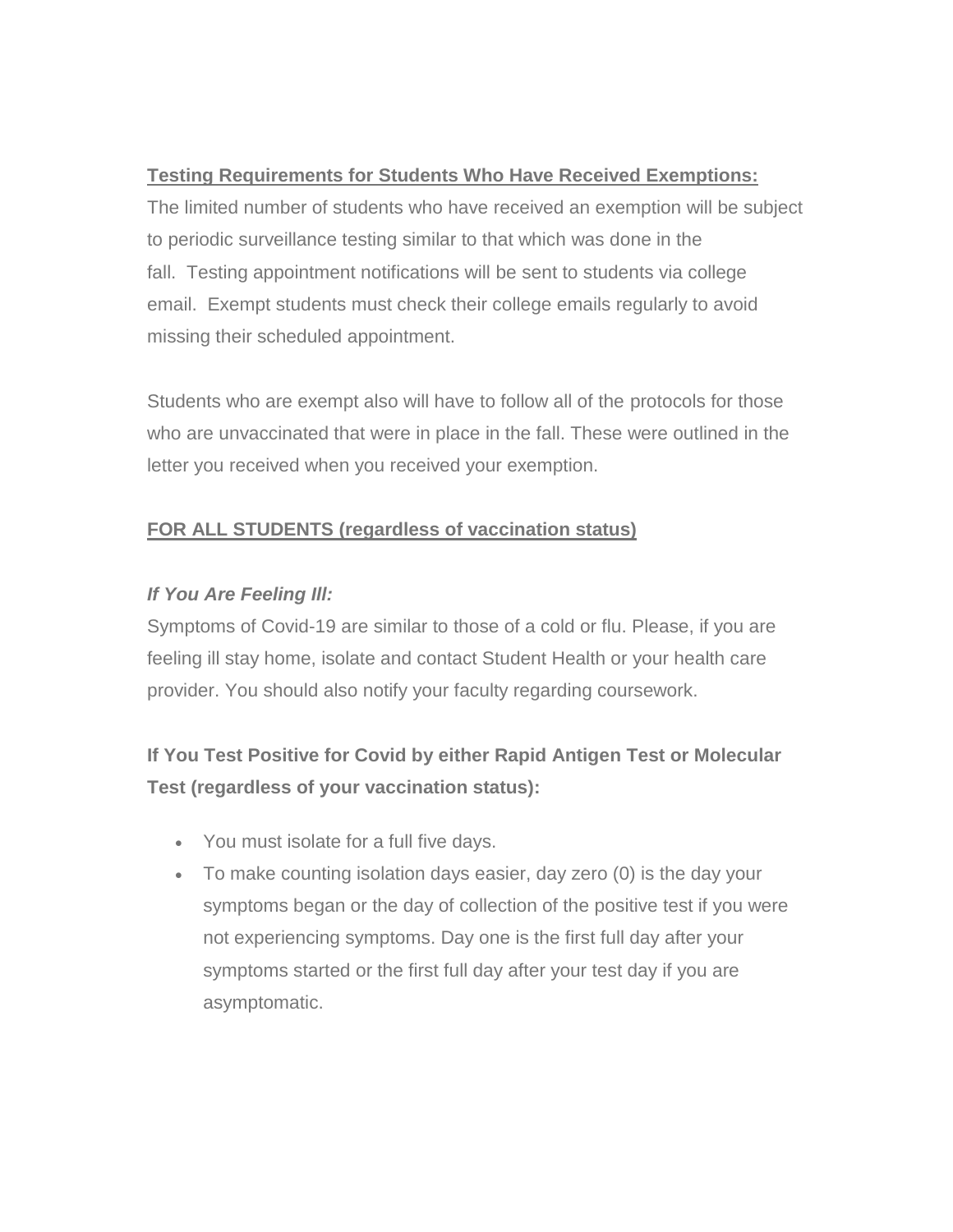- You can return to campus after completion of the full five days of isolation if you have not had a fever for 24 hours without use of fever reducing medicine and your symptoms are resolving or improved or if you continue to be symptom free.
- You are not required to have a negative rapid antigen test to end isolation.
- If your symptoms have not resolved or you test positive on a rapid antigen test on the fifth day, you need to complete the full 10 days of isolation.

#### **Isolation**

If you are a commuter, please stay home to isolate. If you are a resident student and your home is within 250 miles of the campus, you should isolate at home. If you are a resident student, and your home is greater than 250 miles from campus, Student Life will arrange for you to isolate on campus. If on the sixth day you meet the criteria to end isolation (as noted above), you can return to campus with some additional requirements:

- You should wear a well-fitting mask over your nose and mouth at all times around others.
- You should not visit a restaurant or eat with others.For resident students this mean that you should pick up your meals and not eat in the dining areas.Eating and drinking will continue to be prohibited in classrooms.
- You should not visit a gym or participate in athletic activities. For Canisius that means that you should not visit Penfold-Gareis Fitness Center or other fitness facilities on campus.
	- o D1 athletes should report to their athletic trainers for guidance on return to play.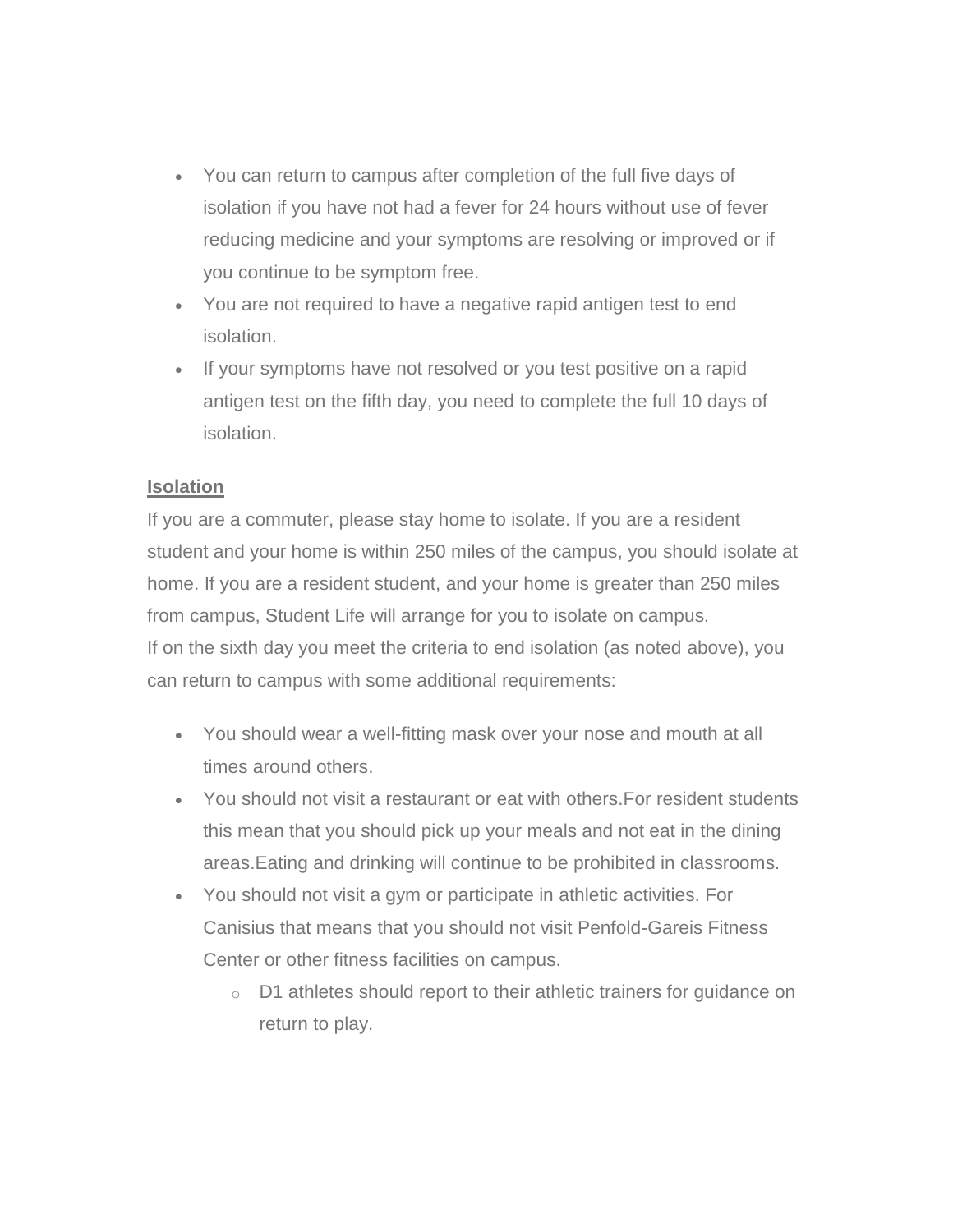You should not travel. This also means avoiding the college shuttle service.

#### **Quarantine for Close Contact Exposures**

Canisius College follows all New York State Department of Health and Erie County Health Department guidance for determining quarantine after a Covid-19 exposure. The guidance for quarantine is determined by your vaccination status.

# **Not Boosted or Not Vaccinated: Close Contacts Must Quarantine**

If you had a close contact exposure, you will need to quarantine for five days IF you are 1) not yet fully vaccinated, 2) are fully vaccinated and eligible for a booster but have not yet been boosted, or 3) you have a medical or religious exemption. To help calculate quarantine, day zero is the last day you were exposed. Day one is the first full day after exposure.

- If you reside on campus and have a permanent address within 250 miles of the college, you will be required to go home and quarantine. If you are a resident and have a permanent address greater than 250 miles from campus, you will be assigned on-campus quarantine housing.
- While in quarantine, you should monitor for Covid-19 symptoms. If you develop symptoms, you must isolate and contact Student Health or your health care provider for guidance and testing.
- Once released from quarantine, you are required to wear a well-fitting mask over your nose and mouth for an additional five days while around others and continue to monitor yourself daily for Covid-19 symptoms.
- You do not need a negative test to return to campus after quarantine.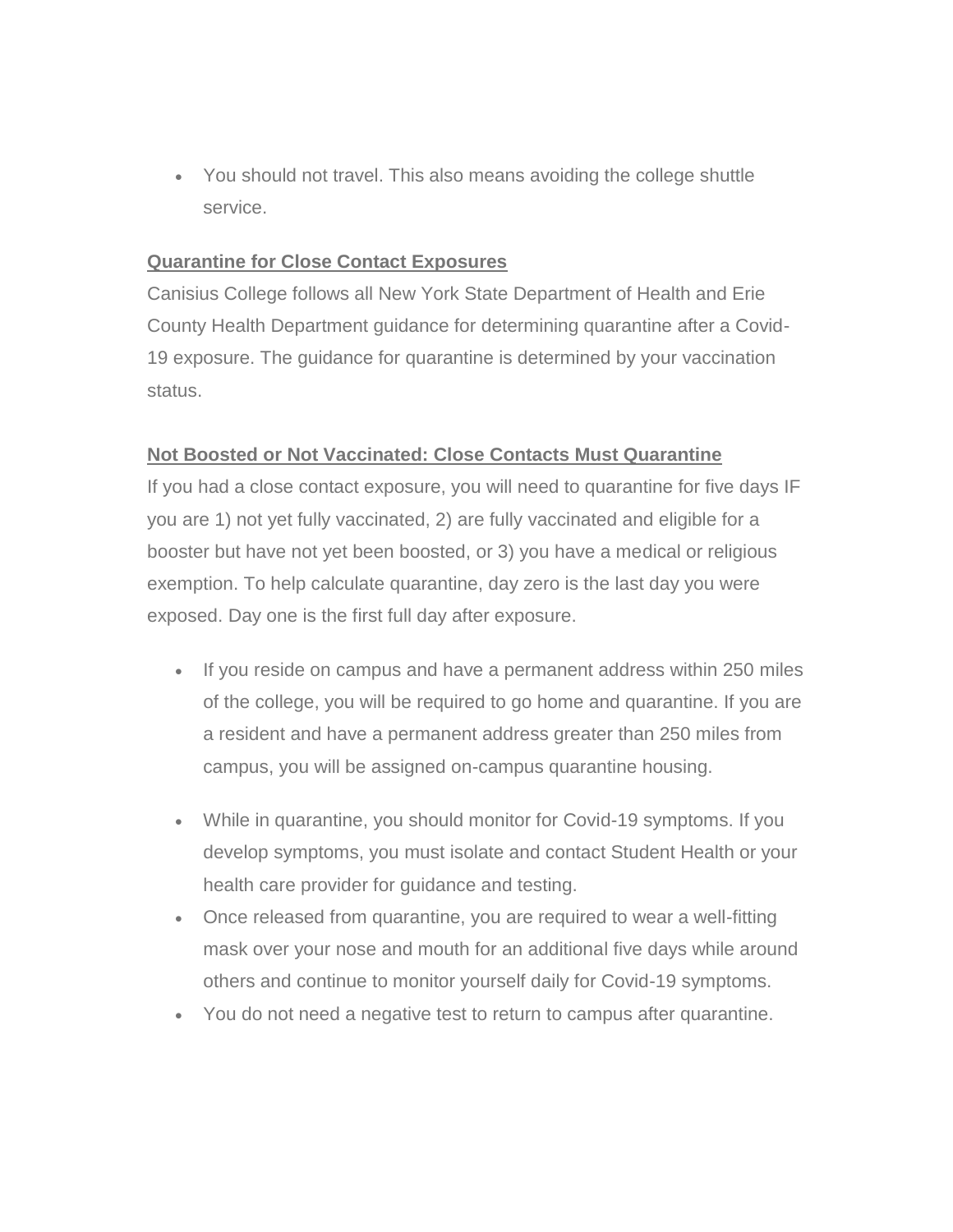• New York State, however, recommends a Covid-19 test on day five, if possible. If you test positive, you must follow the guidance above for students who test positive for Covid-19.

#### **Fully Vaccinated and Boosted: Close Contacts Do Not Need to Quarantine**

You will NOT need to quarantine IF 1) you are fully vaccinated and boosted (with the booster dose at least two weeks before the date of exposure) or 2) you are fully vaccinated and you not yet eligible for booster; or 3) you have had a confirmed case of Covid-19 in the preceding 90 days before exposure. You must wear a well-fitting mask over your nose and mouth around others while on campus and monitor yourself for symptoms for 10 days after the last date of exposure.

#### **Important Information**

To help Student Health determine who must quarantine, please upload to [myCanisiusHealth](https://my.canisius.edu/web/mycampus/home) 1) copies of your primary Covid-19 vaccination series, if you have not done so already; 2) a record of a booster dose; or 3) a lab report indicating you had a confirmed case of Covid-19 in the preceding 90 days.

Please continue to adhere to all campus mitigation strategies, including: physical distancing, good hand washing hygiene, avoidance of crowds and large gatherings, staying home when sick, getting vaccinated and boosted, and wearing a well-fitting face mask over your nose and mouth while on campus.

Thank you to everyone for your continuing cooperation and flexibility as we slowly climb out of this pandemic together.